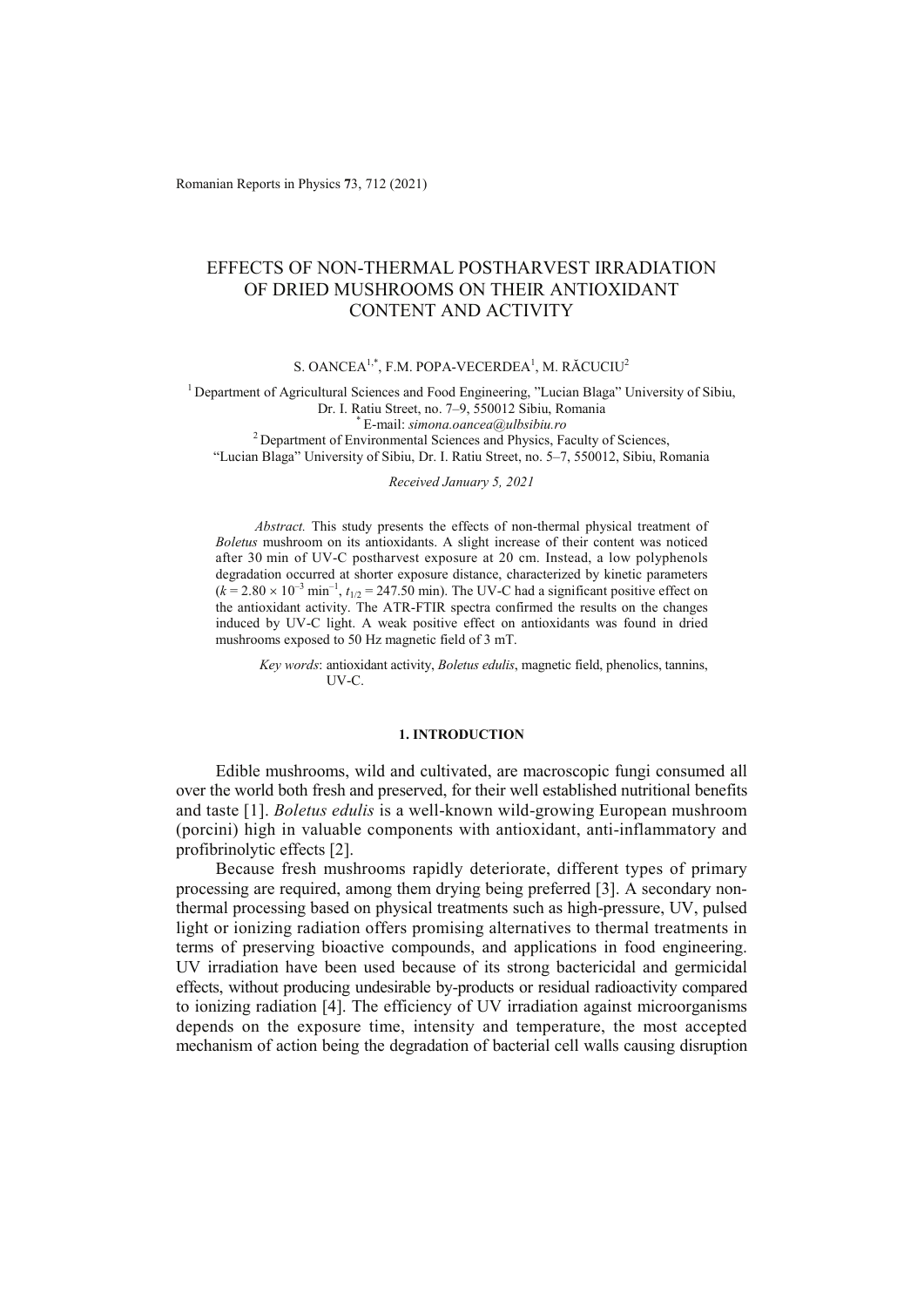of biomolecules [5]. It has been shown that UV light did not highly impact on food characteristics and content, even more, an increase of the content of flavonoids and phenolic compounds was noted in several cases [6]. A small number of studies reported the application of another type of non-thermal irradiation, static or oscillating magnetic field (MF) at frequencies of 5–50 Hz and various strengths, for the inactivation of microorganisms contaminating foods, but with modest use [5]. No such studies on dried *Boletus edulis* mushrooms have been identified in the literature. Most of the experimental studies focused on the *in vivo* effects produced in plants by exposure to extremely low frequency MF, at the cellular and sub-cellular level, on enzyme activities, plant growth, seed germination, cell division and differentiation [7–8].

When using non-thermal preservation technologies to food products or ingredients, in addition to the study of the impact of physical treatment on the nutritional, microbiological and sensorial food characteristics [9], the evaluation of the content of micronutrients and the effect on biological properties after irradiation are equally important.

Based on the limited information about the effects of non-thermal postharvest irradiation on the phenolic content and antioxidant activity of dried *Boletus edulis* mushrooms, the present study aimed to investigate the influence of UV-C at 254 nm and extremely low frequency MF exposure, as function of different process parameters, on the antioxidant content and activity of *Boletus edulis* mushrooms. The ATR-FTIR analysis was used to provide additional information.

#### **2. MATERIALS AND METHODS**

#### 2.1. MATERIALS AND CHEMICAL REAGENTS

Edible mushrooms (*Boletus edulis* L.) were collected from the Râul-Sadului forest, Romania. The fruit body cut into 2 cm pieces was dried at  $57^{\circ}$ C for 8 h using the convection oven (UFE 400 with forced air circulation, Memmert, Germany) at a fan speed of 60%, until the moisture content was  $\sim$ 3%. The moisture content was determined at 105°C using the moisture analyser (MAC 210 Radwag, Poland). The samples were further ground using the knife mill (Grindomix GM 200, Retsch, Germany) and kept at  $-18^{\circ}$ C until analysis. All chemical reagents were of analytical grade.

#### 2.2. EXPOSURE TO UV-C LIGHT

Samples (5 g) of dried mushroom powder were exposed to UV-C light at 254 nm, using a low pressure UV lamp with an illuminating intensity of 14  $\mu$ W·cm<sup>-2</sup> (6 KLU 254 + 366 nm, NeoLab, Germany), in a closed box. Samples were irradiated using different exposure times (15 and 30 min) and exposure distances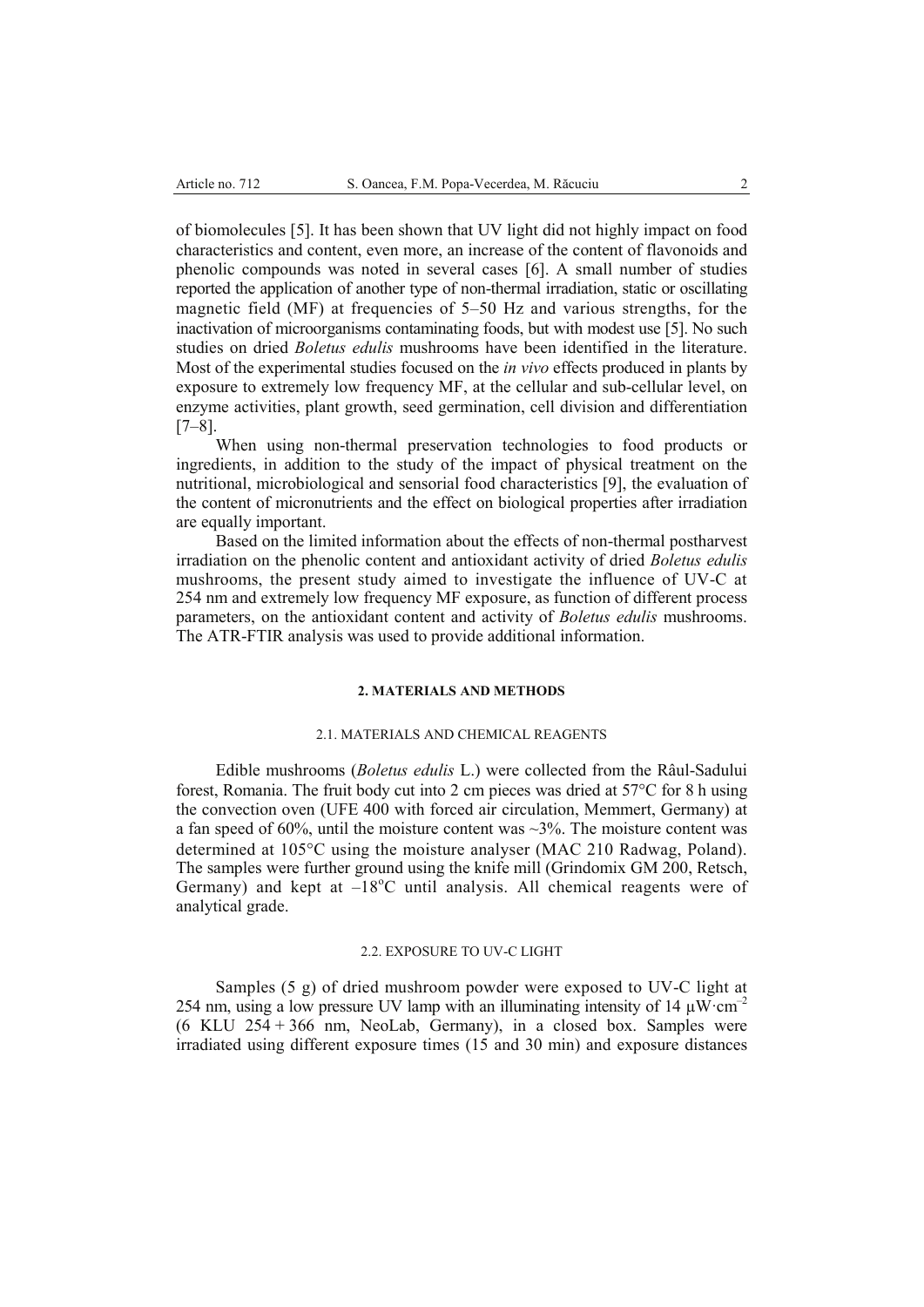(10, 15 and 20 cm under the UV lamp). After treatments, all irradiated samples and untreated sample (control) were stored at  $4^{\circ}$ C until the evaluation of total phenolic and tannins content, and antioxidant activity.

The degradation of phenolic compounds was evaluated by calculating the degradation rate according to the following formula [10]:

$$
\text{degradation} \left[ \% \right] = \frac{C_{\text{control}} C_t}{C_{\text{control}}} \times 100 \tag{1}
$$

where  $C_{control}$  is the total phenolic content (TPC) in the untreated sample and  $C_t$  is the TPC at time *t*.

The degradation rate constant  $(k)$  and half-life time  $(t_{1/2})$  were calculated using the equations:

$$
\ln \frac{C}{C_0} = -kt \tag{2}
$$

$$
t_{1/2} = \frac{\ln 2}{k}
$$
 (3)

#### 2.3. EXPOSURE TO EXTREMELY LOW FREQUENCY MF

Samples (3 g) of dried mushroom powder were placed on 9 cm diameter Petri dishes and exposed to homogenous 50 Hz magnetic field with magnetic flux density of 3 mT, using a laboratory Helmholtz coil system, for different exposure times (15, 30, 60, 120 and 240 min). The exposure system previously described by our group [11] is presented in Fig. 1.



Fig. 1 – Schematic drawing of the MF exposure system of mushroom samples; *B* – magnetic flux density; *I* – current intensity; *a* – radius of coil from Helmholtz coil system.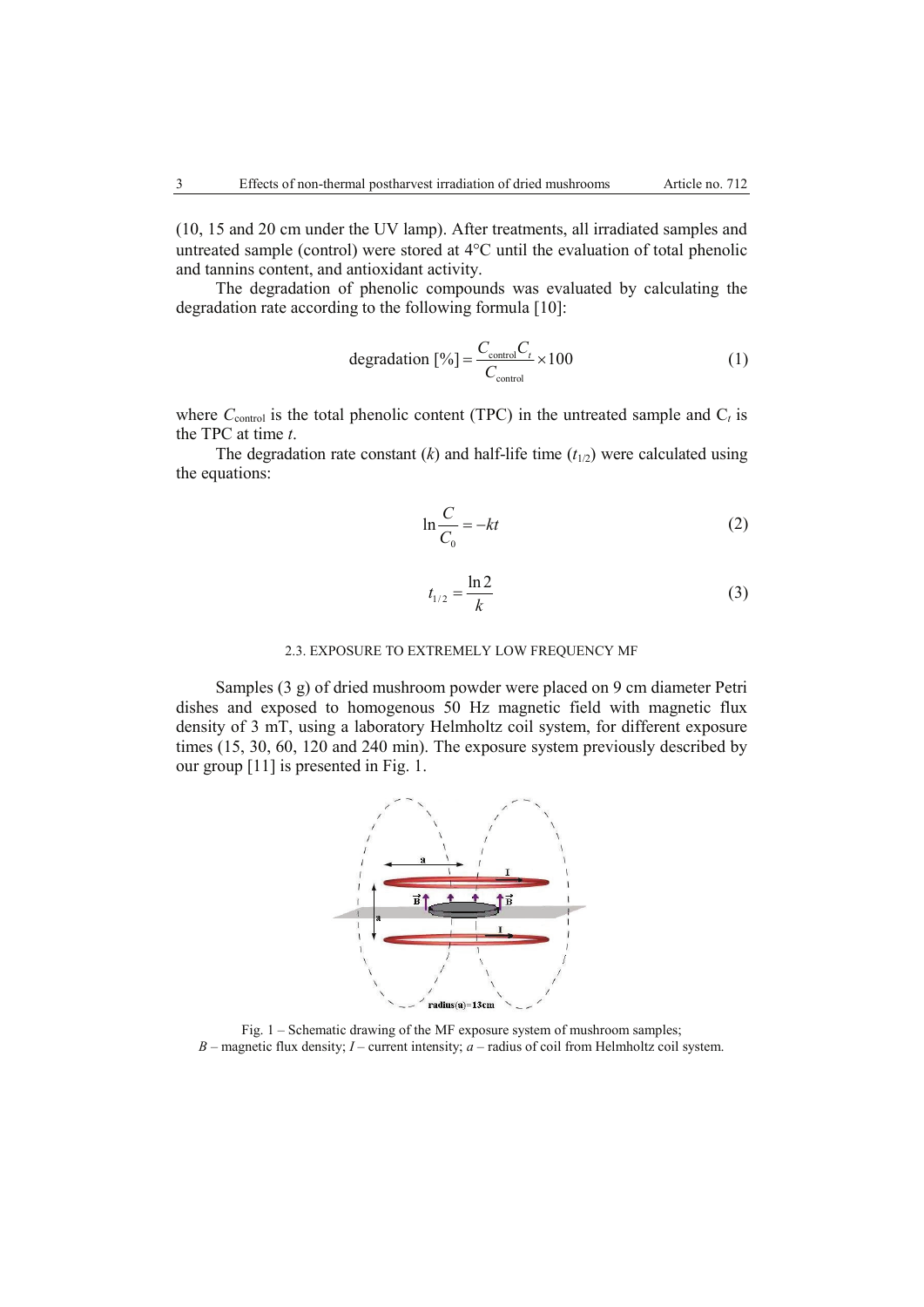A homogeneous vertical extremely low frequency MF was generated in the central area engaged by each sample within the coils system. No temperature gradient was recorded in the central zone of the exposure system as measured using the temperature device (Luxtron One), in the absence of sample. Longer MF exposure times were not investigated, based on the results of a previously paper published by our group which showed that phenolic content and antioxidant activity of blackberries increased up to 6 h of exposure [12]. Untreated sample was used as control.

## 2.4. PREPARATION OF EXTRACTS

An amount of 1 g of dried mushrooms was mixed with 10 ml 70% ethanol (V/V). Extraction of compounds of polyphenolic structure was performed overnight at room temperature. The mixture was centrifugated at  $4^{\circ}$ C,  $7369 \times g$  for 10 min using the refrigerated centrifuge (Universal 320, Hettich, Germany).

## 2.5. DETERMINATION OF PHENOLICS AND TANNINS

Total phenolic content (TPC) and total tannins content (TTC) were determined spectrophotometrically according to the Folin-Ciocalteu method [13] and method described by Price *et al.* [14], respectively. The Specord 200Plus UV–Vis spectrophotometer (Analytik Jena, Germany) was used. The results were expressed as mg gallic acid equivalents (GAE) per 100 g dry weight (DW) and as mg catechin equivalents (CE) per 100 g dry weight (DW), respectively.

#### 2.6. DETERMINATION OF TOTAL ANTIOXIDANT ACTIVITY

The antioxidant activity of physically treated samples was determined spectrophotometrically by the Ferric Reducing Antioxidant Power (FRAP) assay [15]. The results were expressed as mg ascorbic acid equivalents (AAE) per 100 g dry weight (DW).

#### 2.7. ATR-FTIR ANALYSIS

Fourier transform infrared (FTIR) analysis was carried out using an ALPHA FTIR spectrometer (Bruker, Germany) with the combined QuickSnapTM sampling modules and ZnSe ATR (attenuated total reflectance). Spectra were collected from an average of 32 scans recorded in the ATR mode in the spectral range of 4000–600 cm<sup>-1</sup> at 4 cm<sup>-1</sup> spectral resolution.

### 2.8. STATISTICAL ANALYSIS

Data were expressed as mean values  $\pm$  standard deviation (SD) of duplicate experiments. Differences between the samples were tested using paired t-test by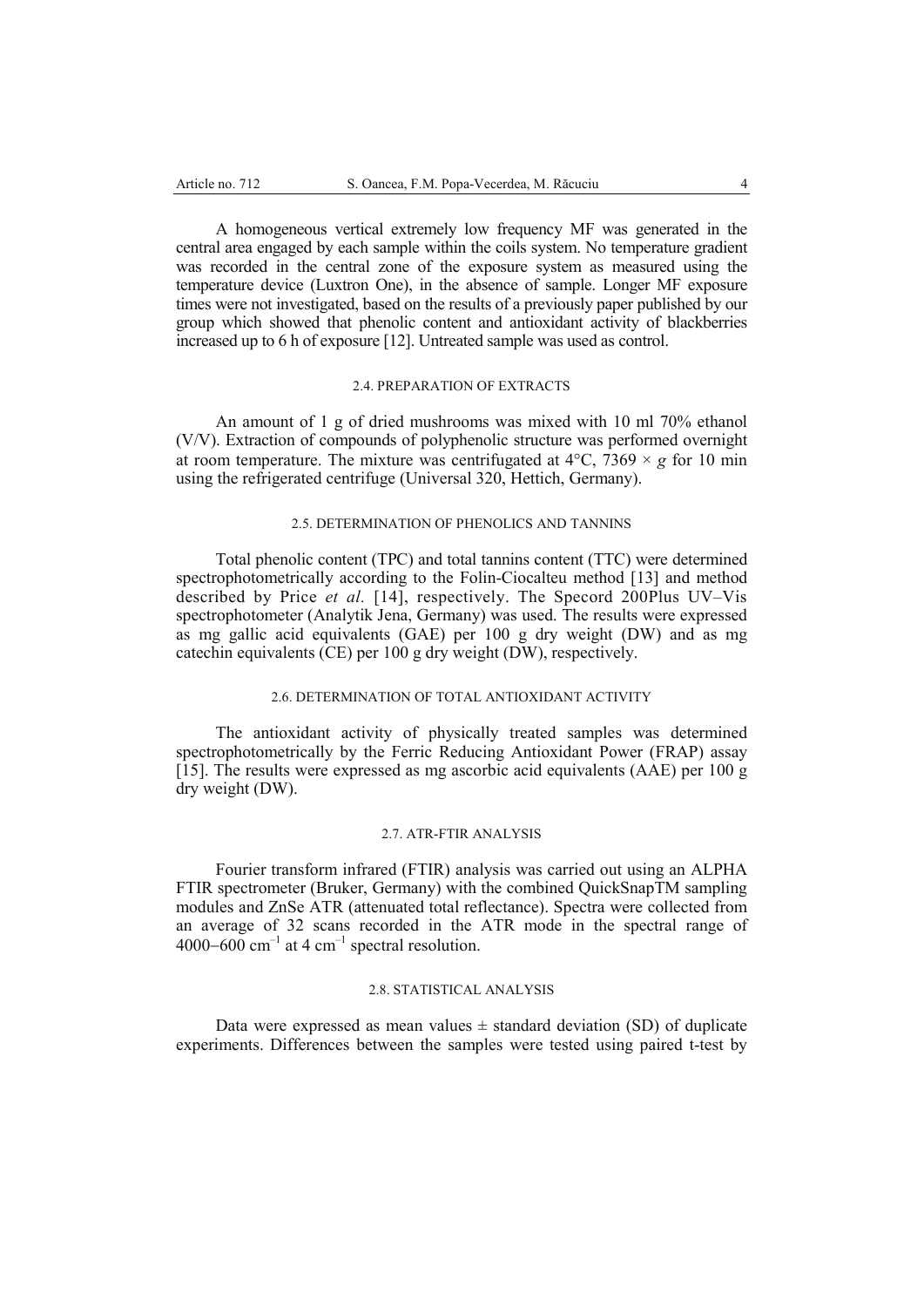Excel Analysis ToolPack version 2010. Statistical correlation between variables was performed by calculating the Pearson correlation coefficient. The results were considered statistically significant at *p* < 0.05.

#### **3. RESULTS AND DISCUSSION**

#### 3.1. THE EFFECT OF UV-C EXPOSURE ON TPC, TTC AND ANTIOXIDANT ACTIVITY OF DRIED MUSHROOMS

The results regarding the evolution of the phenolic and tannins content, as well as the antioxidant activity of dried mushrooms before and after the UV-C treatment are presented in Table 1.

The TPC mean value of irradiated samples group was slightly higher than that of control, but not statistically significant at  $p \leq 0.05$ .

#### *Table 1*

TPC, TTC and antioxidant activity of control and UV-C treated mushroom samples as function of irradiation time and distance

| Control                               | UV-C treated samples |                        |                  |                                                                                                                                                                                                                                                                       |
|---------------------------------------|----------------------|------------------------|------------------|-----------------------------------------------------------------------------------------------------------------------------------------------------------------------------------------------------------------------------------------------------------------------|
|                                       | Exposure             | Exposure distance (cm) |                  |                                                                                                                                                                                                                                                                       |
|                                       | time (min)           | 10                     | 15               | 20                                                                                                                                                                                                                                                                    |
| $588.21 \pm 7.53$                     | 15                   |                        |                  |                                                                                                                                                                                                                                                                       |
|                                       | 30                   |                        |                  |                                                                                                                                                                                                                                                                       |
| (mg catechin $100 \text{ g}^{-1}$ DW) | 15                   |                        |                  | $84.05 \pm 0.17$                                                                                                                                                                                                                                                      |
|                                       | 30                   | $86.93 \pm 0.17$       | $99.53 \pm 0.19$ | $94.17 \pm 0.14$                                                                                                                                                                                                                                                      |
| $434.98 \pm 2.10$                     | 15                   |                        |                  |                                                                                                                                                                                                                                                                       |
|                                       | 30                   |                        |                  |                                                                                                                                                                                                                                                                       |
|                                       | $85.98 \pm 0.12$     |                        |                  | $576.33 \pm 7.20$ $591.31 \pm 7.39$ $589.43 \pm 9.91$<br>$554.68 \pm 6.93$ $584.20 \pm 7.30$ $689.65 \pm 8.62$<br>$86.95 \pm 0.25$ $94.29 \pm 0.08$<br>$458.25 \pm 1.11$ $467.82 \pm 1.46$ $455.19 \pm 2.04$<br>$467.81 \pm 1.06$ $470.85 \pm 2.04$ $467.24 \pm 2.21$ |

*Note*: results represent average values of duplicate determinations  $\pm$  standard deviation.

The TPC declined to a small extent during the UV-C treatment at the lowest distance (10 cm) indicating a degradation process of polyphenols but at a low rate. The degradation rate and kinetic parameters as presented in Table 2, was very low to an exposure time of 15 and 30 min. The calculated rate constant (*k*) of the degradation reactions following the first-order kinetic model was  $2.80 \times 10^{-3}$  min<sup>-1</sup>, and the half-life time  $t_{1/2}$  was 247.50 min. Some authors reported *k* values ranging from 2.10  $\times$  10<sup>-3</sup> min<sup>-1</sup> for catechin to 5.40  $\times$  10<sup>-3</sup> min<sup>-1</sup> for gallic acid, in plant extracts exposed to UV-C light using a low-pressure mercury lamp [16].

Mushroom powder irradiated for 30 min at the highest investigated distance (20 cm) had the greatest TPC value  $(689.65 \pm 8.62 \text{ mg } \text{GAE} 100 \text{ g}^{-1} \text{DW})$ , 17% higher than in the control group, which points out the potential use of these experimental conditions for the enhancement of the TPC in dried *Boletus edulis* powder. There are few studies on the influence of UV-C treatment on polyphenols from dried samples, because most studies have usually focused on fresh samples,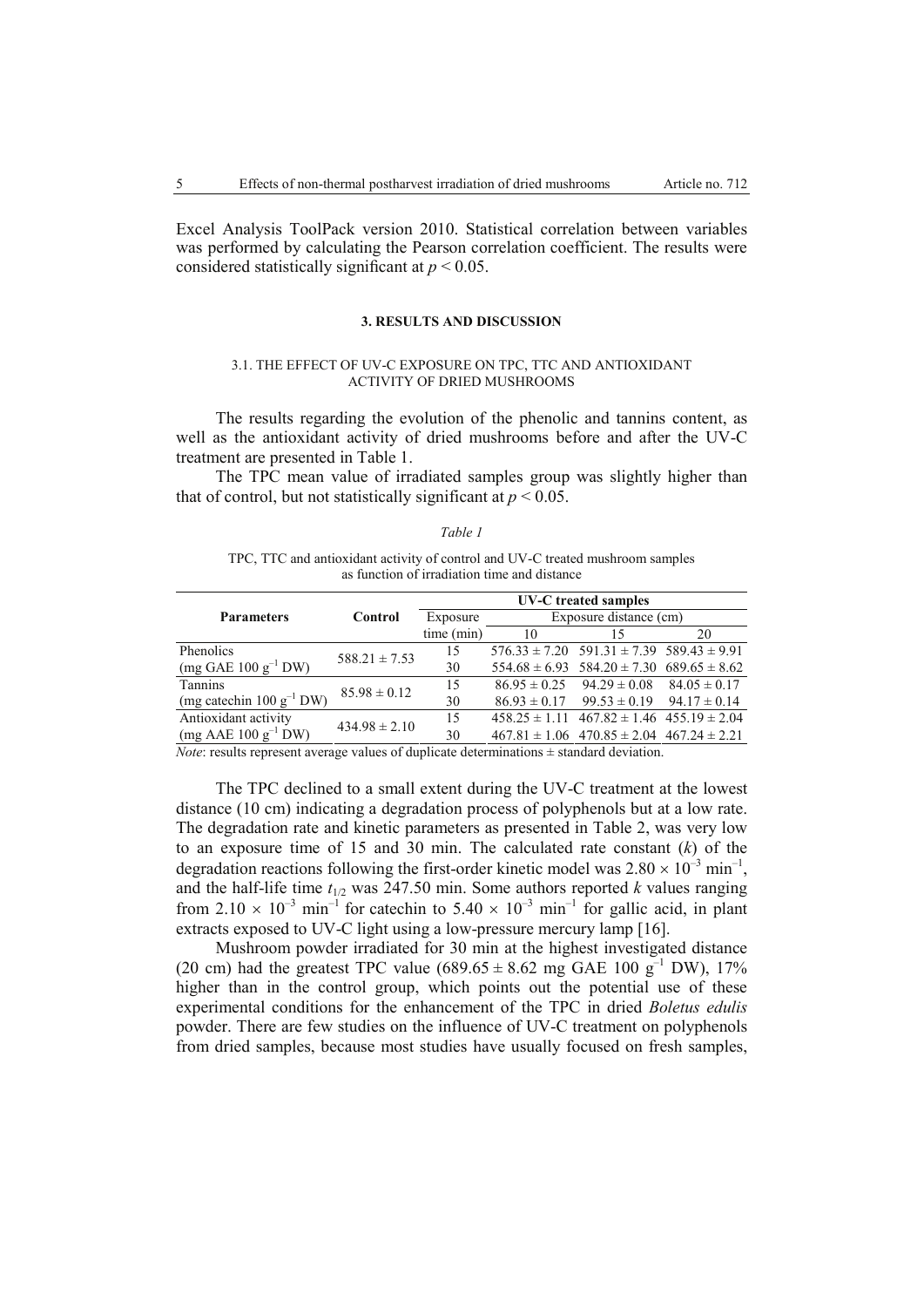such as fresh-cut faba beans, in which the TPC increased by 15% after exposure to UV-C light [17]. A published work on dried lemon pomace reported significantly higher TPC and proanthocyanidins compared to untreated samples [18].

|                                | <b>Exposure time</b><br>(min) | Degradation<br>(%) |  |  |
|--------------------------------|-------------------------------|--------------------|--|--|
| <b>Irradiated samples</b>      | 15                            | 2.02               |  |  |
|                                | 30                            | 3.76               |  |  |
| Kinetic parameters             |                               |                    |  |  |
| $10^{-3} k \text{ (min}^{-1})$ | 2.80                          |                    |  |  |
| (min)<br>$t_{1/2}$             | 247.50                        |                    |  |  |

*Table 2*  First-order kinetic parameters fitted for phenolics degradation under UV-C exposure at 10 cm

The increase of the TPC is related to the better release of biocompounds from the cell wall as induced by UV light, which determines an improved extractability [19], and to the activity of the enzymes involved in the synthesis of polyphenols [20], enzymes which may resist to some extent in dried samples.

Regarding the content of tannins, the TTC mean value of irradiated samples group was slightly higher than that of control, but the difference was not statistically significant at  $p < 0.05$ . Generally, higher TTC values were obtained for samples situated at longer distances from the UV lamp (15–20 cm). The highest content was found in the sample irradiated for 30 min at a distance of 15 cm  $(99.53 \pm 0.19 \text{ mg CE})$ 100  $g^{-1}$  DW), ~16% higher than in control.

The effect of UV-C treatment of dried samples on the antioxidant activity of their aqueous ethanol extracts was evaluated using the FRAP assay. UV-C light had a significant effect, the difference between control and treated groups being highly significant ( $p < 0.001$ ). Regarding the influence of time (15, 30 min), significant differences between control and treated groups were found at both times ( $p < 0.05$ ). The influence of irradiation distance was significant at 15 cm compared to control  $(p < 0.05)$ , while no significant differences were found at 10 and 20 cm. Among treated samples, the highest antioxidant activity was registered at 15 cm irradiation distance for 30 min exposure time  $(470.85 \pm 2.04 \text{ mg AAE } 100 \text{ g}^{-1}$  DW), while the lowest was at 20 cm for 15 min (455.19  $\pm$  2.04 mg AAE 100 g<sup>-1</sup> DW). The significant increase of FRAP values of mushrooms powder after UV-C exposure is in agreement with other described results. Thus, positive effects of UV-C treatments of dried lemon pomace have been reported for FRAP, in particular at lower irradiation of 4  $kJ·m^{-2}$ compared to untreated samples [18]. Similar results have been reported by other studies on fresh bananas (30 min exposure, 10 cm) and blueberries (1 kJ·m<sup>-2</sup>) [19].

We found a moderate positive correlation between FRAP and TTC  $(R = 0.6344)$ but not significant at  $p < 0.05$ , while no correlation between FRAP and TPC. Beside tannins, other antioxidants *e.g.* sterols in the extracts, may contribute to an enhanced total antioxidant activity. We do not exclude the synthesis of phenolic and/or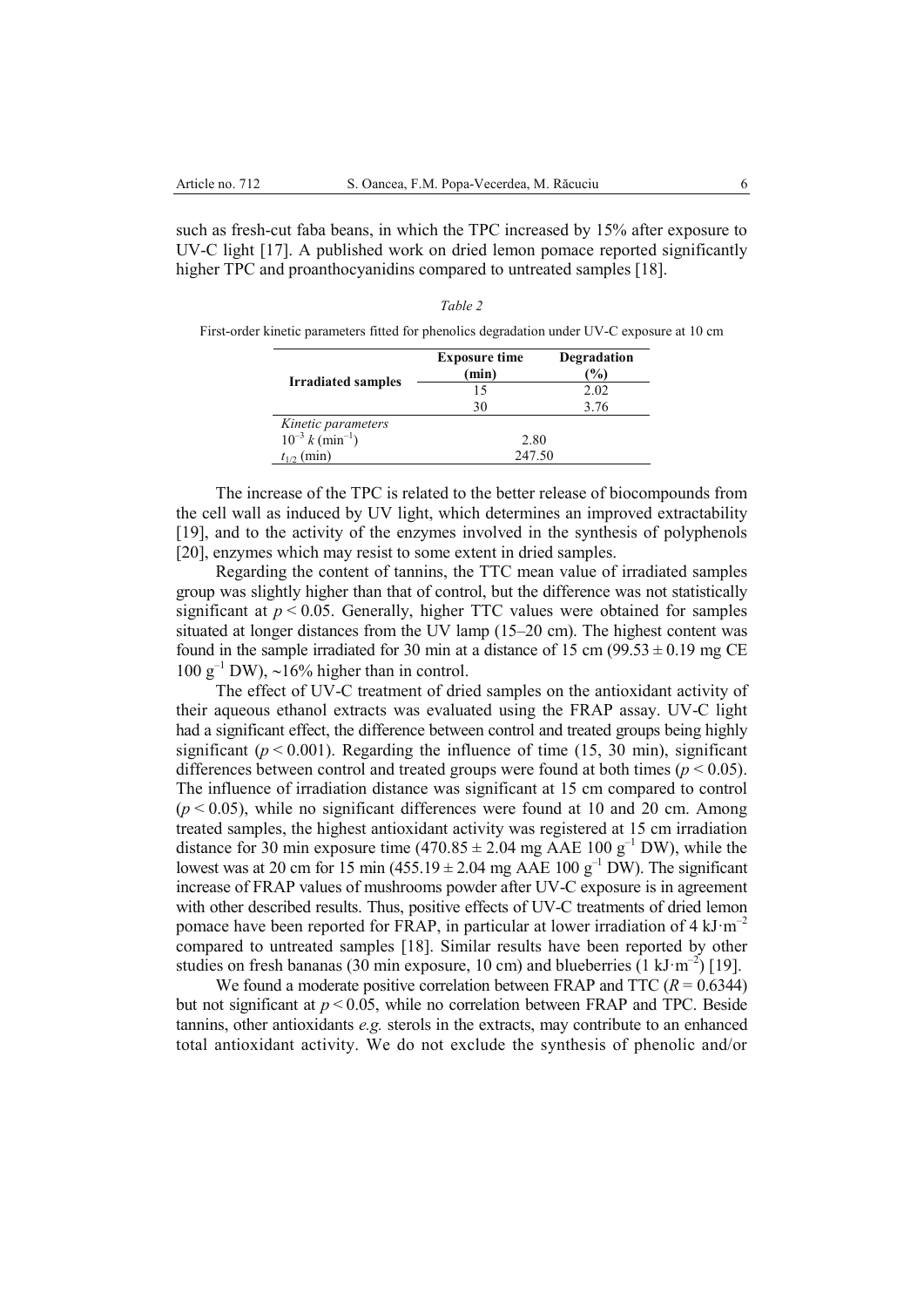non-phenolic compounds with antioxidant activity by photochemical reactions under UV-C light (254 nm), such as chalcone derivatives [21]. Additional investigations are required to elucidate the mechanism by which UV light of various types and intensities influences the content of bioactive compounds in dried mushrooms.

To our knowledge, no published studies have been identified dealing with the effect of UV-C irradiation on total phenolics, tannins and antioxidant activity of dried *Boletus edulis* mushrooms.

### 3.2. EFFECT OF EXTREMELY LOW FREQUENCY MAGNETIC FIELD ON ANTIOXIDANT CONTENT AND ACTIVITY OF DRIED MUSHROOMS

Table 3 presents a comparative view of the results regarding the content of polyphenolic antioxidant compounds and antioxidant activity of *Boletus edulis* extracts obtained from dried samples, untreated (control) and exposed to oscillating extremely low frequency MF (3 mT, 50 Hz).

#### *Table 3*

TPC, TTC and antioxidant activity of control and mushrooms exposed to 50 Hz magnetic field, as function of exposure time

| Parameters                                                                                                                                   | Control | MF treated samples $(3 \text{ mT}, 50 \text{ Hz})$                                                          |    |    |     |     |  |
|----------------------------------------------------------------------------------------------------------------------------------------------|---------|-------------------------------------------------------------------------------------------------------------|----|----|-----|-----|--|
|                                                                                                                                              |         | Exposure time (min)                                                                                         |    |    |     |     |  |
|                                                                                                                                              |         | 15                                                                                                          | 30 | 60 | 120 | 240 |  |
| Phenolics<br>$(mg 100 g^{-1} DW)$                                                                                                            |         | $588.21 \pm 7.53$ $573.51 \pm 6.80$ $577.73 \pm 7.88$ $570.96 \pm 7.76$ $592.40 \pm 7.56$ $602.78 \pm 6.55$ |    |    |     |     |  |
| Tannins<br>(mg 100 g <sup>-1</sup> DW) $85.98 \pm 0.12$ $85.05 \pm 0.07$ $87.18 \pm 0.10$ $87.93 \pm 0.11$ $88.39 \pm 0.12$ $89.45 \pm 0.12$ |         |                                                                                                             |    |    |     |     |  |
| Antioxidant<br>activity<br>$(mg 100 g^{-1} DW)$                                                                                              |         | $434.98 \pm 2.10$ $430.08 \pm 1.22$ $432.86 \pm 1.21$ $434.53 \pm 1.13$ $435.92 \pm 0.98$ $435.82 \pm 0.95$ |    |    |     |     |  |

*Note*: The results represent average values of duplicate determinations  $\pm$  standard deviation.

A slight increase of TPC, TTC and antioxidant activity by FRAP was noted in relation to the exposure time to MF, but differences were not statistically significant compared to the control sample at  $p < 0.05$ . The weak effect of 50 Hz MF could be related to the dehydration previously carried out to samples, since most studies showed that MF mainly influences the physical-chemical properties and structure of water [22–23], which may indirectly favour extractability of bioactive compounds in fresh samples or samples with higher content of water. There are few reports in the literature regarding the influence of MF on the antioxidant content and activity of dried food samples. No studies on dried *Boletus edulis* mushrooms have been identified in the literature. A study investigating chokeberry fruits showed that low MF (150  $\mu$ T, 100 Hz) did not significantly changed the level of TPC [24]. Authors indicated that longer exposure time (60 min) determined an increase compared to lower exposure time (30 min), both being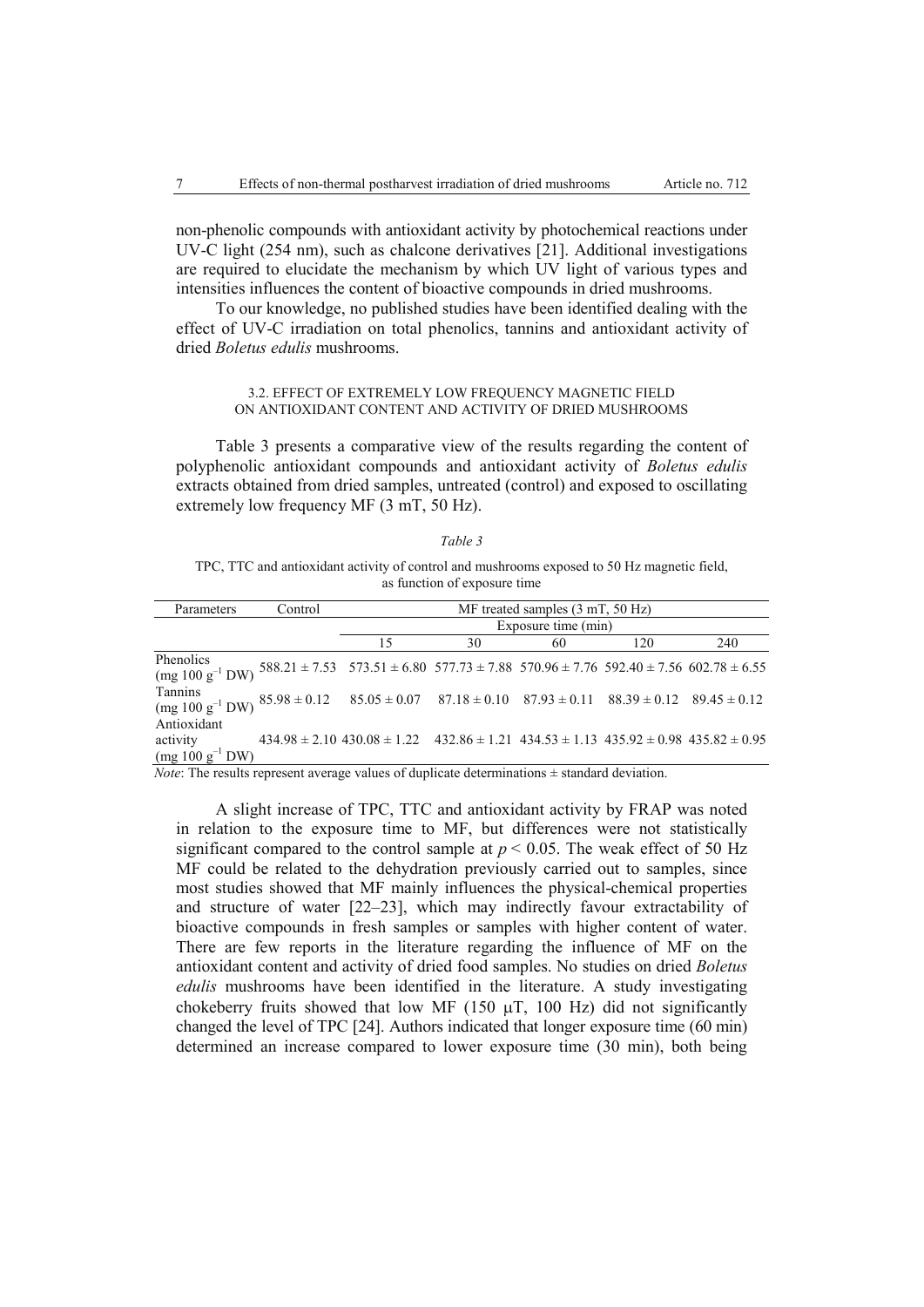slightly lower than control. Another study dealing with the growth of oyster mushroom (*Pleurotus* spp.) confirmed the positive influence of low MF (5 mT, 50 Hz, 15 min) exposure on the mushroom growth and yield [25].

## 3.3. ATR-FTIR ANALYSIS

By recording the ATR-FTIR spectra of control and UV-C irradiated samples of *Boletus edulis* dried mushrooms, several differences have been found between control and samples treated as follow: 30 min at 15 cm, 15 min at 15 cm and 30 min at 20 cm. The ATR-FTIR spectra are displayed in Figs. 2–3.



Fig. 2 – ATR-FTIR spectra of dried mushroom samples, control (–) and UV-C treated for 30 min at 15 cm  $(-)$ .



Fig. 3 – ATR-FTIR spectra of dried mushroom samples, control (–) and UV-C treated for 15 min at 15 cm (**–**) and 30 min at 20 cm (–).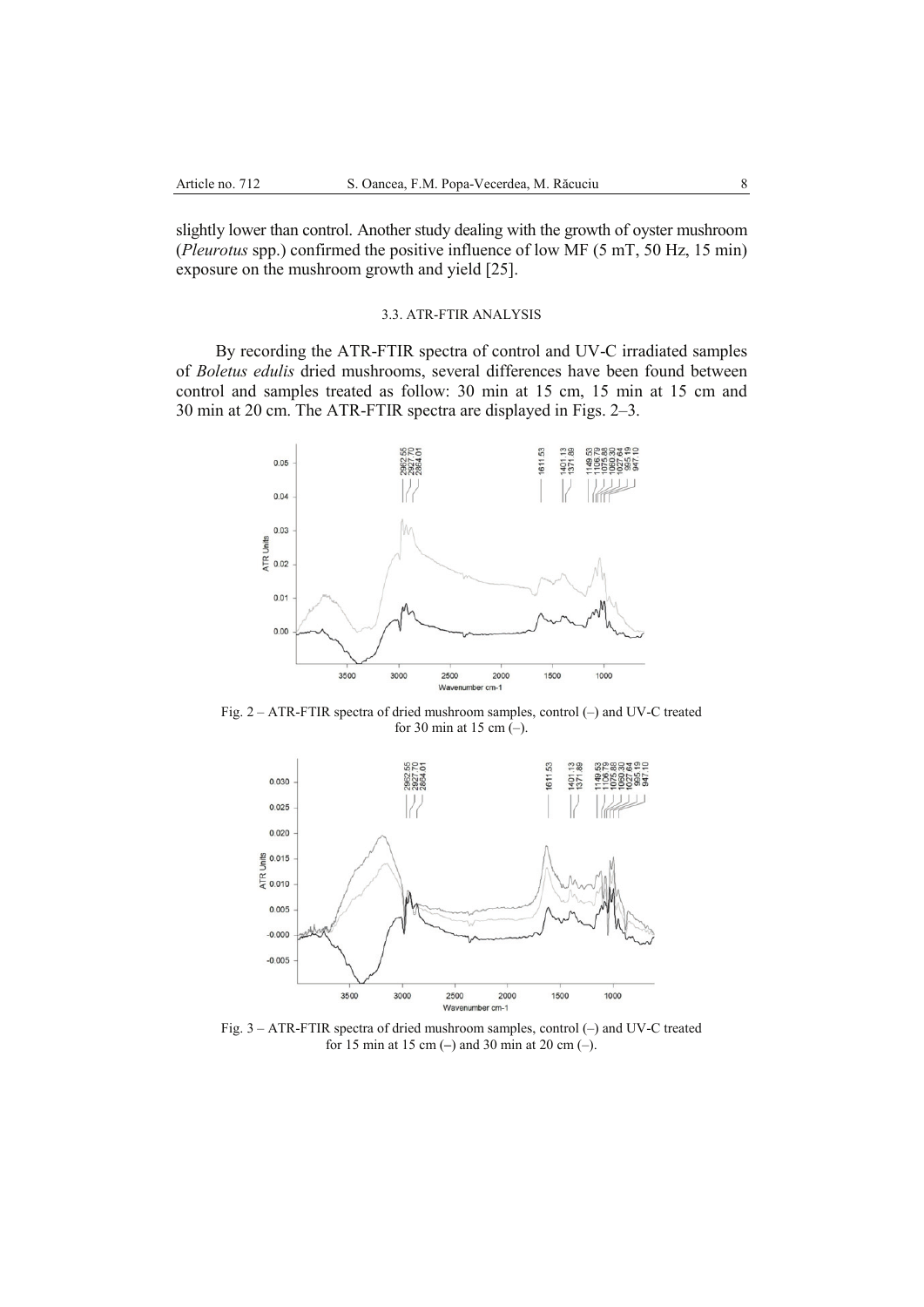Based on the literature reports [26], the absorption peaks in FTIR spectra of untreated samples may be attributed as follow:  $3000-3400$  cm<sup>-1</sup> O-H stretching of water and N-H vibrations, 2962 cm<sup>-1</sup> asymmetric C-H stretching vibration, 2927 cm<sup>-1</sup> C-H stretching of lipid CH<sub>2</sub> or aromatic CH<sub>3</sub>, 2864 cm<sup>-1</sup> symmetric C-H stretching of CH<sub>2</sub> (pyranose ring, lipids) or methoxy CH<sub>3</sub> (polyphenols),  $1611 \text{ cm}^{-1}$  C=O (phenolic acids, protein amide), C=N strechings and N-H bending of proteins, 1401 cm<sup>-1</sup> alcohol O-H and C-H bendings of pyranose ring of carbohydrates, 1371 cm<sup>-1</sup> phenol O-H, 1075 cm<sup>-1</sup> ether =C-O-C group of phenolics/ flavonoids or C=S of ergothioneine, peaks 1149, 1106, 1060, 1027 and 995 cm<sup>-1</sup> alcohol C-O, C-O-C and C-C skeleton stretchings of polysaccharides, 947 cm<sup>-1</sup> glycosidic bonds of  $\alpha$ -glucans.

Several changes in FTIR spectra of irradiated samples may be observed. Thus, peaks at  $1106$  and  $1060 \text{ cm}^{-1}$  attributed to polysaccharides groups, no longer occur in spectra of the irradiated sample, probably due to the hydrolysis of polyphenols attached to cell-wall polysaccharides, in particular tannins. This is correlated to our results showing an increased TTC for the irradiated sample (30 min, 15 cm) (Table 1). The strong broad peaks at 3000–3250 cm<sup>-1</sup> and the more intense strong peak at 1075 cm<sup>-1</sup> (Fig. 3) might be attributed to N-H and C=S stretching of ergothioneine, a sulphur-containing histidine derivative, which may have been increased in amounts during the UV-C exposure [27]. The peak at 1075  $cm<sup>-1</sup>$  could be attributed to the ether  $=$ C $-$ O $-$ C group of phenolics/ flavonoids. These findings confirm the high antioxidant activity and TPC of irradiated samples (15 min at 15 cm and 30 min at 20 cm) (Table 1). Some minor changes occurred in the region of medium peaks at 2962 and 2927  $cm^{-1}$  attributed to C-H stretching, and at  $1060 \text{ cm}^{-1}$  attributed to polysaccharides.

Regarding the ATR-FTIR analysis of dried mushrooms exposed to MF (3 mT, 50 Hz), the obtained spectra were similar to those of untreated mushrooms, confirming that no significant structural changes occurred, in accordance with the results described in Table 3.

#### **4. CONCLUSIONS**

The UV-C exposure of dried mushrooms for 30 min at 20 cm exposure distance led to a 17% increase of phenolics content and to  $~16\%$  increase of tannins content, compared to untreated sample. At lower exposure distance (10 cm), a low degradation of polyphenols occurred, with a rate constant (*k*) of the first-order kinetic model of  $2.80 \times 10^{-3}$  min<sup>-1</sup>, and a half-time  $t_{1/2}$  of 247.50 min. Significant positive effects of UV-C on antioxidant activity of mushroom extracts were found, in particular at 15 cm irradiation distance for 30 min exposure time. A weak positive effect of MF treatment on the antioxidant content and activity was observed. The ATR-FTIR spectra of irradiated and non-irradiated samples confirmed